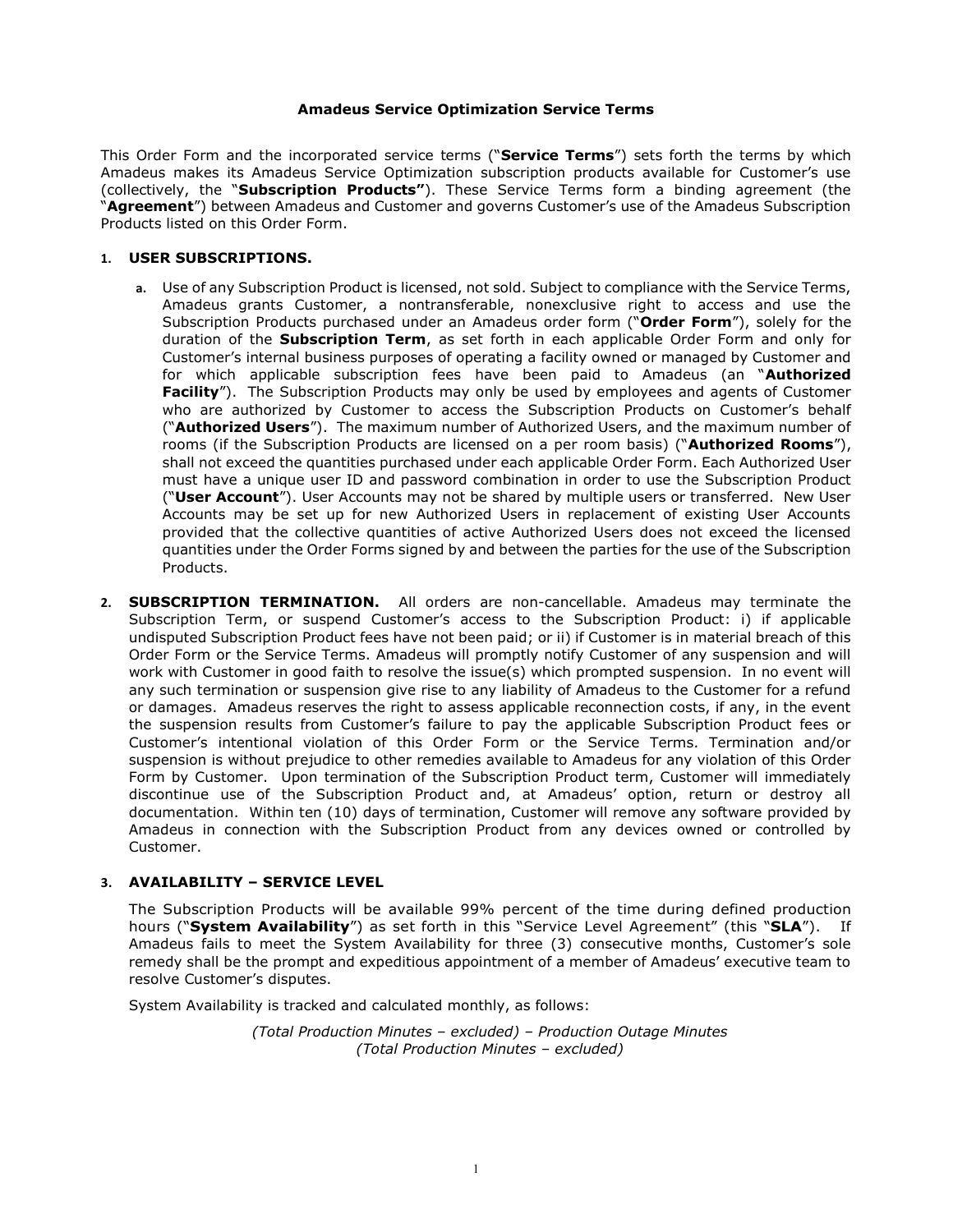Where:

- Total Production Minutes are the total number of minutes during the production window in the month.
- Production Outage Minutes represent system-wide outages that are not covered under excluded.
- Excluded means the following:
	- $\circ$  Regular Scheduled Maintenance Any outages during the predefined maintenance window(s), or when announced 3 days or more in advance and used for system upgrades and improvements.
	- o Emergency Scheduled Maintenance Any outages when announced 1 hour or more in advance and used for emergency repairs or upgrades that could otherwise negatively impact Customer's operations.
	- o Any period of unavailability lasting less than five (5) minutes.
	- o Any unavailability caused by Customer's misuse or negligence or circumstances beyond Amadeus' reasonable control, including acts of God, acts of government, war, embargoes, flood, fire, earthquakes, disasters, civil unrest, acts of terror, strikes or other labor problems (other than those involving Amadeus' employees), computer, telecommunications, Internet service provider or hosting facility failures or delays involving hardware, software, or power systems not within Amadeus's possession or reasonable control, and network intrusions or denial of service attacks ("Force Majeure Events").

Unavailability of some specific features or functions within the Subscription Product(s), while others remain available will not constitute unavailability of the Subscription Product(s), so long as the unavailable features or functions are not, in the aggregate, material to the Subscription Product(s) as a whole. Additionally, third party connectivity issues and third party downtime are explicitly excluded from the System Availability calculation.

- 4. RESTRICTIONS. Customer shall not: i) remove or alter any copyright notices or other proprietary legends contained in the Subscription Products; ii) disassemble, decompile, or reverse engineer the Subscription Products; iii) create Internet "links" to the Subscription Products; iv) reproduce, distribute, "frame", or "mirror" any part of the Subscription Products on any other computer system; v) access or copy the Subscription Products in order to build a similar or competitive product or service; vi) make the Subscription Products accessible or available to any third party other than for management of an Authorized Facility; vii) use the Subscription Products to operate a service bureau or otherwise provide the Subscription Products or other services to any third party other than for management of an Authorized Facility; viii) copy, sell, redistribute, or otherwise transfer the Subscription Products, Customer's access thereto, or any materials provided to Customer in connection with the Subscription Products; or ix) use the Subscription Products in violation of any law or regulation, including United States export control laws and associated regulations. Customer is responsible for all activity occurring through its User Accounts. Customer represents and warrants that all registration information provided by Customer is true, complete, and accurate, and Customer will notify Amadeus of any changes and keep such information true, complete and accurate for the subscription term. Customer shall promptly notify Amadeus of any known or suspected breach of security or use of the Subscription Products in breach of this Agreement (including unauthorized use of User Accounts). Customer shall promptly notify Amadeus of any known or suspected breach of security or use of the Subscription Products in breach of these Service Terms or breach of security (including unauthorized use of User Accounts).
- 5. FEES AND PAYMENT. Customer agrees to pay Amadeus for the Services and Subscription Products identified on the Order Form in accordance with the invoicing terms agreed to in the Order Form. Unless otherwise set forth in this Order Form, the Subscription fees for the Subscription Products will be at Amadeus' prevailing Subscription Product fees. All sales will be billed in U.S. dollars unless otherwise specified in the Order Form. Undisputed past due amounts bear interest at 1.5% per month or the maximum permitted by law, whichever is less. All fees are exclusive of, and Customer will pay, all taxes, levies, or duties imposed by taxing authorities, excluding taxes based solely on Amadeus' net income. Customer acknowledges that Amadeus schedules resources in advance and that Amadeus could incur significant expenses, including downtime of those resources, if scheduled Services are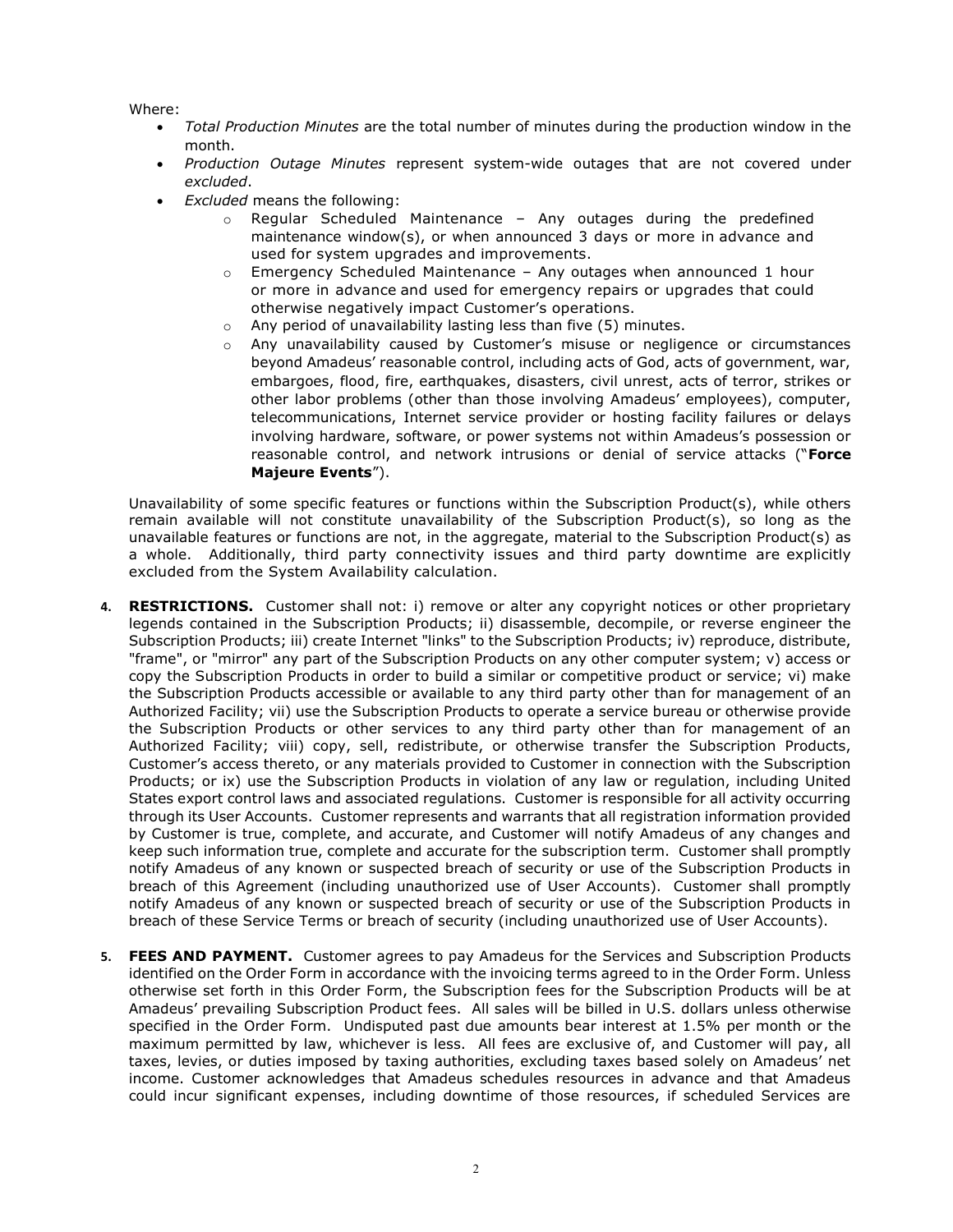canceled, delayed, or rescheduled by Customer within thirty (30) days of the scheduled Service date. As such, in the event of any such cancellation, delay, or rescheduling, and Amadeus is unable to reschedule the resources to a chargeable project for an alternative customer, Amadeus may: i) assess a cancellation fee of eighty percent (80%) of the total price of the scheduled Service and charge Customer for any non-refundable airline fees, change fees or other nonrefundable travel and related expenses incurred by Amadeus due to Customer's cancellation, delay or rescheduling of the scheduled Services.

# 6. ADMINISTRATION AND SUPPORT SERVICES.

- a. Support for the Subscription Products will be provided by Amadeus in accordance with Amadeus Support Policies available on Amadeus' Support Portal (the "Support Policy"). Amadeus shall provide support for all Subscription Products in accordance with the Amadeus' Modern Life Cycle Policy as updated from time to time and published on Amadeus' website.
- b. Amadeus may develop and provide updates to the Subscription Products ("Updates") in its sole discretion, but has no obligation to develop and provide Updates. In the event that a Subscription Product is discontinued Amadeus will provide a minimum of twelve (12) months notification before the Subscription Product will no longer be available.
- 7. **CUSTOMER DATA.** Customer is responsible for acquiring and maintaining computer systems and telecommunication services necessary to use the Subscription Products. All information input into the Subscription Product ("Customer Data") is proprietary to Customer. The Subscription Product provides for storage of Customer Data for eighteen (18) months. Additional storage is available for an additional charge. Amadeus reserves the right to revise or modify its general practices and procedures regarding storage of Customer Data. In the event of loss or corruption of Customer Data, Amadeus' liability is limited to restoring Customer Data within the Subscription Product(s) to the status of Amadeus' most recent uncorrupted back-up of the Subscription Product database. Amadeus maintains administrative, physical, and technical safeguards for protection of the security, confidentiality and integrity of Customer Data in accordance with the Service Optimization Application Technical and Organizational Methods (available upon request) and in accordance with privacy laws and regulations applicable to Amadeus and the Subscription Products. Customer hereby grants to Amadeus, a fully paid up, irrevocable, perpetual, worldwide license to copy and use Customer Data: i) to fulfill Amadeus' obligations under this Agreement; and ii) to compile aggregate with information from other sources, analyze, evaluate, create derivative works of, and otherwise develop market intelligence statistical information from Customer Data, and to have any of the foregoing done for Amadeus, and to disclose, distribute, and sublicense any statistical information but only in an anonymized and aggregate form, provided, however, that Amadeus does not disclose Customer Confidential Information, non-public personally identifiable information of the Customer or Customer's customers, or use such information or data in violation of the terms of this Agreement or any applicable laws and regulations that are applicable to Amadeus and the Subscription Product, including but not limited to U.S. federal and state laws, and the General Data Protection Regulation of the European Union.
- 8. **AMADEUS RIGHTS.** Amadeus and its third party licensors own all right, title and interest in: i) the Subscription Products and all intellectual property embodied therein (including all software text, graphics, images, audio and visual information, online tutorials, documents, specifications, and materials made available to Customer); and ii) any recommendations, suggestions, enhancement requests, ideas, or other information related to any of Amadeus' products or services ("Feedback"). Customer hereby grants Amadeus a non-exclusive fully paid up royalty free license to any Feedback provided by Customer and acknowledges Amadeus is free to use any such feedback for any purpose without payment or restriction.
- 9. WARRANTIES. Amadeus warrants that (i) it has full power and authority to enter into the Agreement and provide the Subscription Product, (ii) each of Amadeus' employees or contractors assigned to perform any services hereunder shall have the proper skill, training, and background so as to be able to perform the service in a competent and professional manner, and will perform the Services in compliance with applicable laws, and that (iii) the Subscription Products will perform substantially in conformance with the online help documentation under normal use and circumstances. Amadeus does not warrant that the Subscription Products will operate uninterrupted or error-free, or achieve any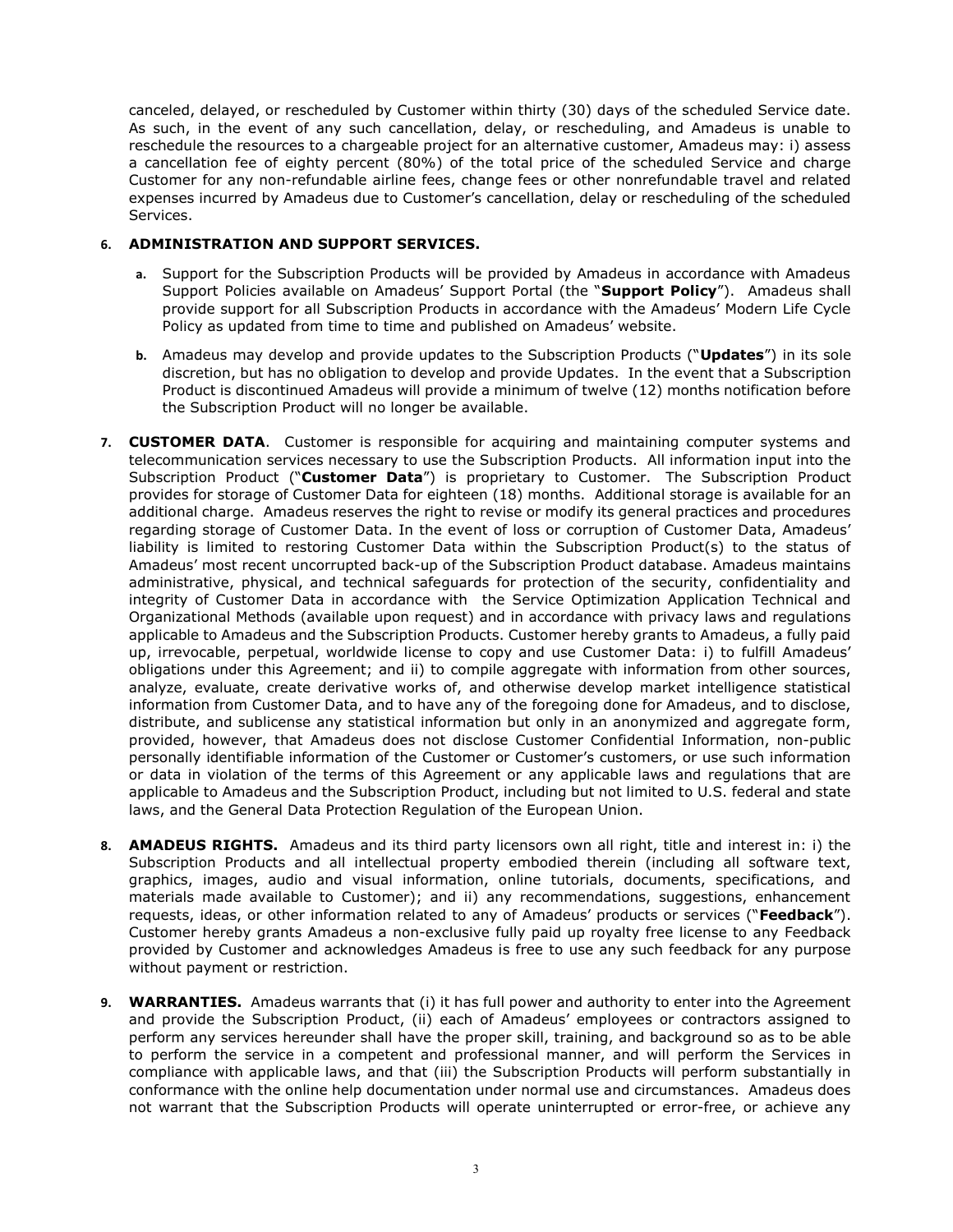results expected by Customer. EXCEPT FOR THE EXPRESSED WARRANTIES DESCRIBED IN THIS SECTION, AMADEUS DISCLAIMS ALL WARRANTIES, EXPRESSED OR IMPLIED, INCLUDING IMPLIED WARRANTIES OF MERCHANTABILITY, FITNESS FOR A PARTICULAR PURPOSE, AND NON-INFRINGEMENT. Customer warrants that it has the authority to enter into this Agreement with Amadeus on behalf of itself and each other person or entity with a proprietary interest in the information in Customer's sales and catering system database/instance; and to grant Amadeus the licenses and permissions described herein and to otherwise bind all such persons and entities to the Service Terms and Order Form terms.

- 10. LIMITATION OF LIABILITY. Each party will be liable only for actual direct damages incurred as a direct result of either party's gross negligence or willful misconduct. Neither party has any liability for any indirect, consequential, or punitive loss, damage or expense, including any loss of data, revenue, profits or use, even if advised of the possibility of such loss or damage. Except for Amadeus' liability pursuant to Section 10, in no event will either party's aggregate liability exceed the fees paid, or payable, by Customer in a rolling twelve month period.
- 11. **INFRINGEMENT INDEMNIFICATION.** Amadeus will defend or settle, at its own expense, any action brought against Customer alleging the Subscription Product or Customer's use of the Subscription Product infringes any patent, copyright or other proprietary right enforceable in the United States. Amadeus will pay all costs and damages finally awarded in any such action. Amadeus' obligations under this section are subject to Customer: i) providing prompt written notice of the claim; ii) granting Amadeus sole control of the defense and settlement of the claim; iii) not performing any action prejudicial to Amadeus' ability to defend the claim; and iv) providing cooperation and information reasonably requested by Amadeus, at Amadeus' expense. Amadeus has no liability for any claim based on use of the Subscription Products: i) in violation of this Agreement; or ii) in combination with other software or hardware not provided by, or specified by, Amadeus. If use of the Subscription Products is enjoined despite Amadeus' commercially reasonable efforts to procure rights to continue operating the Subscription Product or modify the Subscription Product to make it non-infringing, Amadeus may terminate the Subscription Term and issue a refund of a prorated portion of the Subscription Product fee paid that is applicable to the portion of the Subscription Term following termination. This Section states Amadeus' entire liability for any claim of infringement of any intellectual property rights of any kind.
- 12. **AMENDMENT.** This Agreement, together with any Amendments, constitutes the final and entire agreement between the parties regarding the subject matter hereof and supersedes all proposals and prior or contemporaneous oral and written communications between the parties with respect thereto. Amadeus's third party suppliers are an intended beneficiary. The parties agree that this Agreement cannot be altered, amended or modified, except by a written Amendment signed by an authorized representative of both parties. It is expressly agreed that neither usage or custom nor the terms of any Customer purchase order or any other ordering document shall have any force or effect.
- 13. NOTICE. Amadeus may provide notices to Customer by email, mail, or courier, in each case to Customer's email or postal address as recorded in Amadeus' account information. Notices to Amadeus must be sent by mail or courier to Amadeus Hospitality Americas, Inc. 75 New Hampshire Avenue, Portsmouth NH 03801, attention Legal Department or Hospitality.Legal@Amadeus.com. Notices sent by email will be effective 24 hours after emailing unless Amadeus receives notice that the email was not delivered. Other Notices are effective upon receipt.

## 14. CONFIDENTIALITY.

a. Amadeus' Subscription Products and the associated components (including but not limited to software code, routines, algorithms, database structure and associated triggers and stored procedures, data dictionaries, user interface conventions and design patterns), corresponding documentation, the terms and pricing under this Agreement and any other business, operational or technical information provided by Amadeus hereunder that is marked or otherwise identified as confidential (or that reasonably should be understood to be confidential given the nature of the information and the circumstances of disclosure), (collectively "Confidential Information") is valuable information that is proprietary to Amadeus (or to the third party licensors) and represents and constitutes trade secrets and unpublished copyrighted material. Customer agrees to maintain